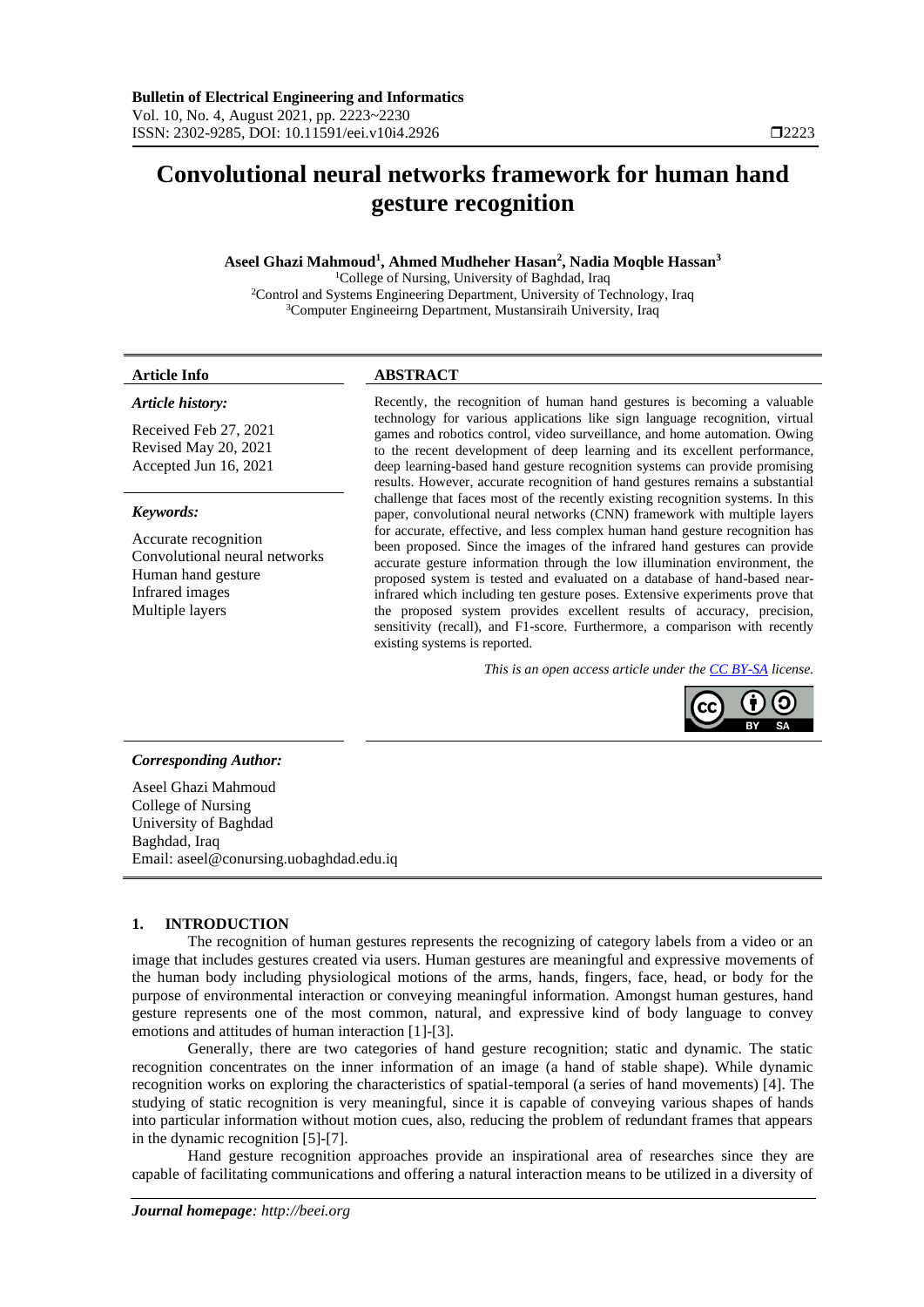applications. These approaches can be categorized into sensor-based and vision-based approaches [8]-[10]. In sensor-based approaches, wearable sensors are attached directly to the hand on gloves for detecting the physical reaction of finger bending or hand movements. The data collected from these sensors are then processed by utilizing a microcontroller or a computer [11]. Despite the fact that the sensor-based approaches have granted good results, they have different drawbacks such as discomfort when wearing gloves for long periods, skin adverse reactions, infection, or damage in people who have sensitive skin, furthermore, some sensors are very expensive. While the vision-based approaches represent cost-effective approaches that didn't need uncomfortable gloves to be worn [8], [12], [13].

In recent years, the convolutional neural networks (CNN) overtake the complex pre-processing of images and assist in classifying and recognizing images, therefore, it is extensively utilized when handling images. Numerous researchers have started to implement CNN for recognizing human gestures and achieved good results [14]-[17]. In this paper, the proposed CNN framework works on recognizing static hand gestures for obtaining effective and accurate results. The remains of the paper are structured is being as; the recently existing related works are reviewed in section 2; the proposed CNN framework for recognizing hand gestures is described in section 3; the extensive experiments are explained and discussed in section 4; the conclusion and future work are stated in the last section.

## **2. RELATED WORKS**

Recently, the existing researches have concentrated on the power of deep learning and its effectiveness in extracting and classifying high-level features of data. S. Hussain *et al*. [18], utilized the visual geometric group16-convolutional neural networks (VGG16-CNN) model which includes thirteen convolution layers succeeded by three fully-connected layers. However, this model requires to be modified for reaching the desired outcomes. Therefore, two layers have been changed with a set of layers for classifying eleven hand gesture classes. The Classifier utilized a dataset that includes more than 55000 selfacquired images (from 7 different volunteers), 70% were utilized for training, and 30% for testing. When the recognized hand gesture is dynamic then it will be traced for detecting motion. the obtained accuracy of this model was 93.09%.

Chaudhary and Raheja [19], proposed an ANN-based system for recognizing light invariant hand gestures in which unique features for the hand gestures were identified by using orientation histogram and classified using artificial neural network (ANN). The designed ANN includes eighteen neurons in the input layer, nine hidden neurons, and six neurons at the output. For each gesture, there are fourteen different images regarding six kinds of gestures collected from different sources that have been utilized for training ANN, and the achieved accuracy was 92.86%. However, ANN is criticized since it takes a long time to decide the optimum number of hidden layers and the number of nodes in each layer which makes it impractical for real-time implementations.

Sahoo *et al.* [20], proposed a deep CNN feature-based static hand gestures recognition system in which deep features are extracted using fully connected layers of pre-trained artificial neural network (AlexNet), then the redundant features are reduced by using the principal component analysis (PCA). After that, a support vector machine (SVM) as a classifier was utilized for classifying the poses of hand gestures. The system performance was evaluated on 36 gesture poses using american sign language (ASL) dataset, and the obtained average accuracy was 87.83%.

Wang *et al*. [21], presented a recognition model of hand gestures based on CNN for analyzing human behavior in the scenario of double teachers' classroom learning and instruction. The recognized hand gestures of instructors can be exploited for analyzing the nonverbal behaviors of teachers that attract the attention of learners and improve their learning results. In this model, the features of hand gesture images are extracted using a non-linear neural network that includes four convolution layers. The CNN with three convolution layers is designed for achieving robust recognition. This model is tested and evaluated using a dataset of 38425 infrared hand gesture images which represent the key frames extracted from the infrared videos. These images are labeled into two kinds, pointing and non-pointing gestures. The dataset of infrared hand gestures is separated into 80% and 20% for training and testing data, respectively. The obtained ratio of recognition accuracy for this model was more than 92%.

Song *et al*. [22], presented a recognition model of hand gestures in which multiple channel features are extracted for describing a large number of hand gestures, then an algorithm of local-global feature fusion is constructed for combining these multiple features, and the weights of features are tuned automatically. After that, an image kernel of a huge scale is constructed for integrating fused features and consequently fed to the support vector machine classifier to understand the hand gesture. The experiments of this model are accomplished using the halearn gesture dataset (CGD) which includes over 50000 images of hand gestures with 249 gesture labels, and the obtained average of recognition accuracies was 84.32%.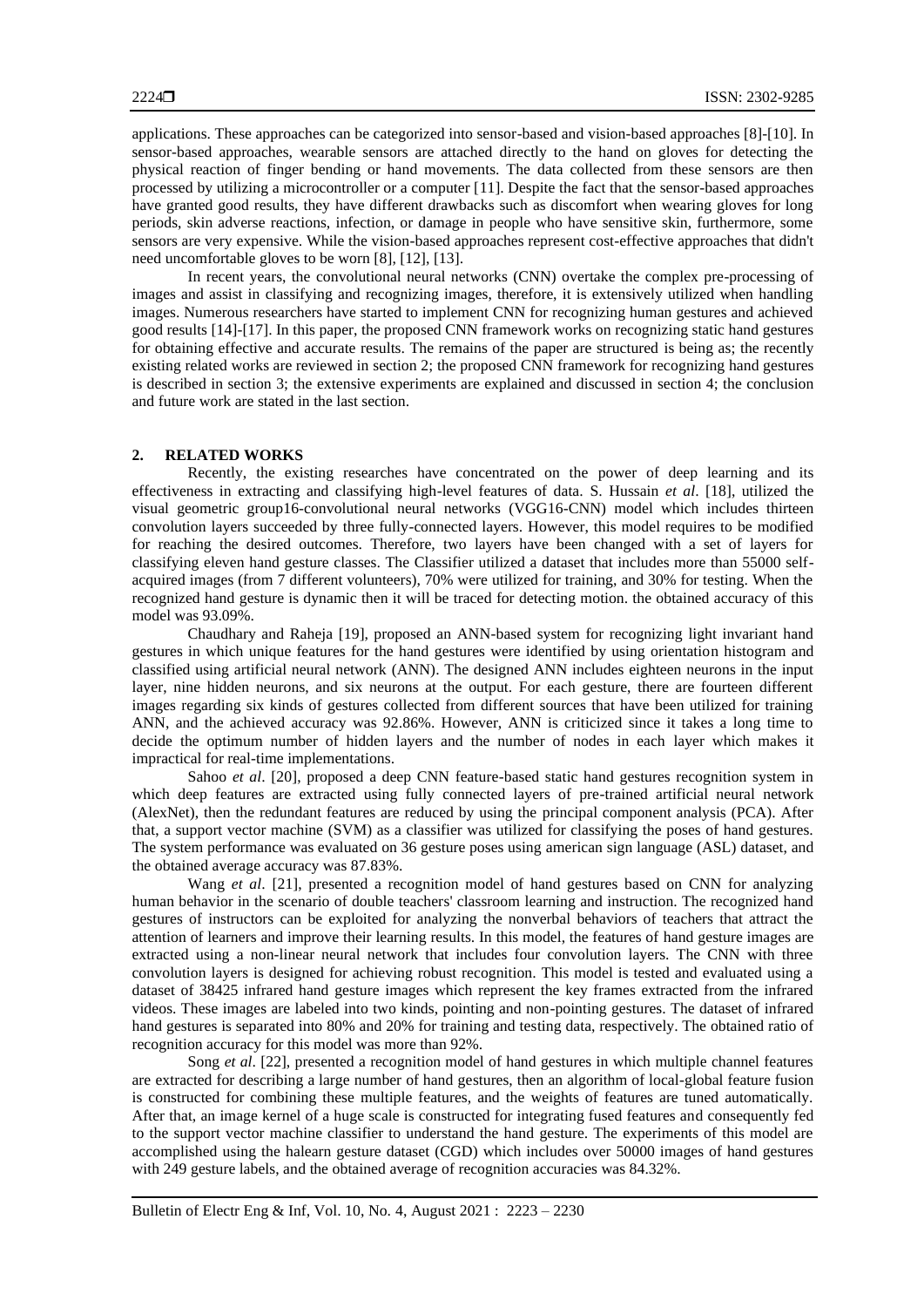T2225

Most of the indicated related works are tried to classify multi-poses of human hand gestures. However, the accurate recognition of hand gesture poses is still a difficult task due to several aspects like the small size of the dataset, and low illumination of the acquired hand gesture images. For overcoming these challenges, this paper proposes an accurate and effective CNN framework which deals with a large dataset of infrared images for recognizing ten kinds of hand gesture poses.

## **3. THE PROPOSED CNN FRAMEWORK FOR RECOGNIZING HAND GESTURES**

The proposed CNN framework is designed to obtain the best results for human hand gesture recognition. The CNN framework architecture is shown in Figure 1, and its details are summarized in Table 1. The first layer in the proposed CNN framework is the input layer which provides the input data to the subsequent layers. After this layer, there are two phases; The first phase is the feature extraction and the second one is the classification. These phases include multiple layers, each of which holds specific characteristics that require to be investigated.



Figure 1. The CNN framework architecture

| Type of Layer                   | Output             | Parameters |  |  |
|---------------------------------|--------------------|------------|--|--|
| 2D Convolutional layer          | (None, 48, 48, 32) | 320        |  |  |
| Activation                      | (None, 48, 48, 32) | 0          |  |  |
| 2D Convolutional layer          | (None, 46, 46, 32) | 9248       |  |  |
| Activation                      | (None, 46, 46, 32) | 0          |  |  |
| Max pooling layer               | (None, 23, 23, 32) | 0          |  |  |
| Dropout                         | (None, 23, 23, 32) |            |  |  |
| 2D Convolutional layer          | (None, 21, 21, 64) | 18496      |  |  |
| Activation                      | (None, 21, 21, 64) |            |  |  |
| Max pooling layer               | (None, 10, 10, 64) |            |  |  |
| Dropout                         | (None, 10, 10, 64) |            |  |  |
| Flatten layer                   | (None, 6400)       |            |  |  |
| Dense layer                     | (None, 256)        | 1638656    |  |  |
| Dense layer                     | (None, 10)         | 2570       |  |  |
| Total Parameters: 1,669,290     |                    |            |  |  |
| Trainable Parameters: 1,669,290 |                    |            |  |  |
| Non-trainable Parameters: 0     |                    |            |  |  |

#### Table 1. The details of CNN framework architecture

#### **3.1. Feature extraction phase**

The first phase works on extracting features from the input hand gesture images, and it includes three convolutional layers. Each convolutional layer requires making a convolution on the input via utilizing  $a$  (3 $\times$ 3) kernel to produce a feature map. In the convolution process, each kernel is slid over the input and the stride size is considered as one (i.e; kernel moves pixel by pixel). The matrix multiplication is performed at each place and the output is added into a specific feature map. Each input grayscale image is transformed into a 2D matrix with specified height and width. Many convolutions are conducted on an input matrix with various kernels for generating diverse feature maps. These diverse feature maps are aggregated to obtain the convolutional layer output. Each convolutional layer is followed by the rectified linear unit (ReLU). ReLU represents an activation function that works on thresholding the inputs (changing the inputs to zero when their values less than zero) and generating non-linear output as in the following equation:

*Convolutional neural networks framework for human hand gesture recognition (Aseel Ghazi Mahmoud)*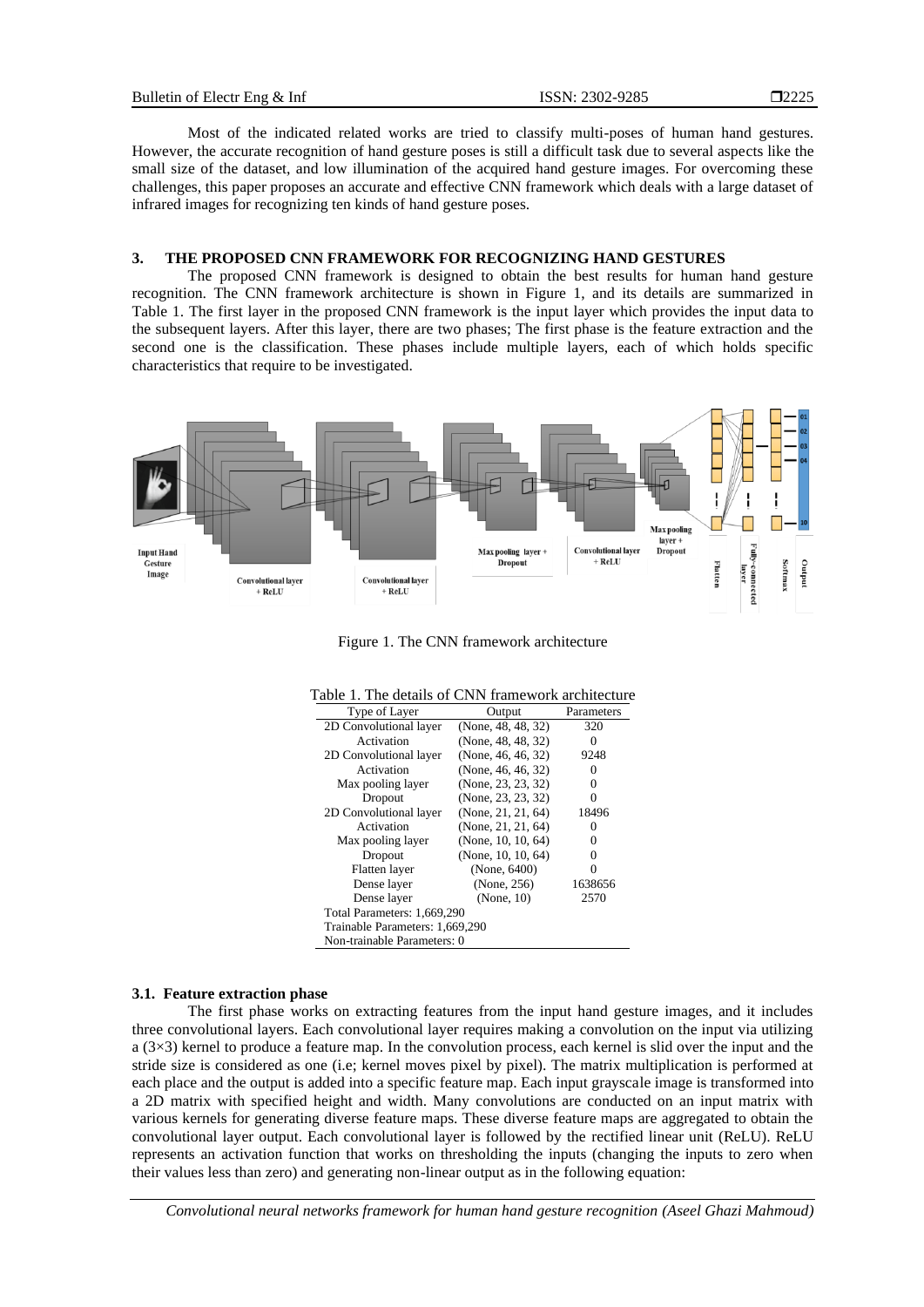$Af(v) = max(v, 0)$  (1)

In this phase of CNN architecture, the second, and third convolutional layers are followed by the pooling layer. The main reason for using the pooling layer is to minimize the dimensionality and reduce computations with fewer parameters. Moreover, it is working on regulating the overfitting and reducing the time of training. In this layer, the max-pooling is used which selects the maximum value in each window  $(2\times2)$ , therefore, the size of the feature map is reduced while keeping the significant information. The dropout approach can be added to the max-pooling layers to decrease the overfitting and provide good improvement in the predictions in which a predefined ratio of the neurons in a hidden layer is randomly dropped per each iteration of the training phase.

## **3.2. Classification phase**

The second phase of CNN architecture represents the classification phase which includes fully connected layers. In the fully connected layer, the neurons hold complete connections for every activation from the former layer. The fully connected layer performs its functions via implementing the same basics of a typical neural network. But, the 1D data can only be accepted via this layer. To transform 2D data to 1D data, the flatten function is utilized. The softmax layer works on taking the output of the final fully connected layer and transforming the real value into a distribution of probability. The SoftMax function can be given in (2) [23], [24]:

$$
S_i = \frac{e^{b_i}}{\sum_{i=1}^n e^{b_i}}\tag{2}
$$

Where  $S_i$  indicates the number of softmax output *i, b<sub>i</sub>* indicates the output *i* before softmax, and *n* is number of output nodes. For the final layer, the size of the output is equal to the number of hand gesture classes (ten classes).

## **4. RESULTS AND DISCUSSION**

In this proposed system, the dataset of the hand-based near-infrared [25] was used in which various poses of right-hand gestures have been gained for ten different subjects (five men and five women) by utilizing a sensor of leap motion located on a table. This dataset involves 20000 hand gesture images of size 50×50. Figure 2 shows the samples of hand gesture images' poses from the hand-based near-infrared dataset. The dataset of the hand-based near-infrared is separated into 70% (training) and 30% (testing) with 32 batch size, 20 epochs, and Adam optimizer. Table 2 illustrates the classes description and labels of the nearinfrared hand gestures poses.



Figure 2. Samples of hand gesture images classes from the hand-based near-infrared dataset

The main aim of this paper is to construct a network with less complexity and high accuracy. Therefore, the proposed CNN framework can be evaluated by utilizing several criteria; precision, sensitivity (Recall), F1-score, and accuracy. These criteria are given in the following equations: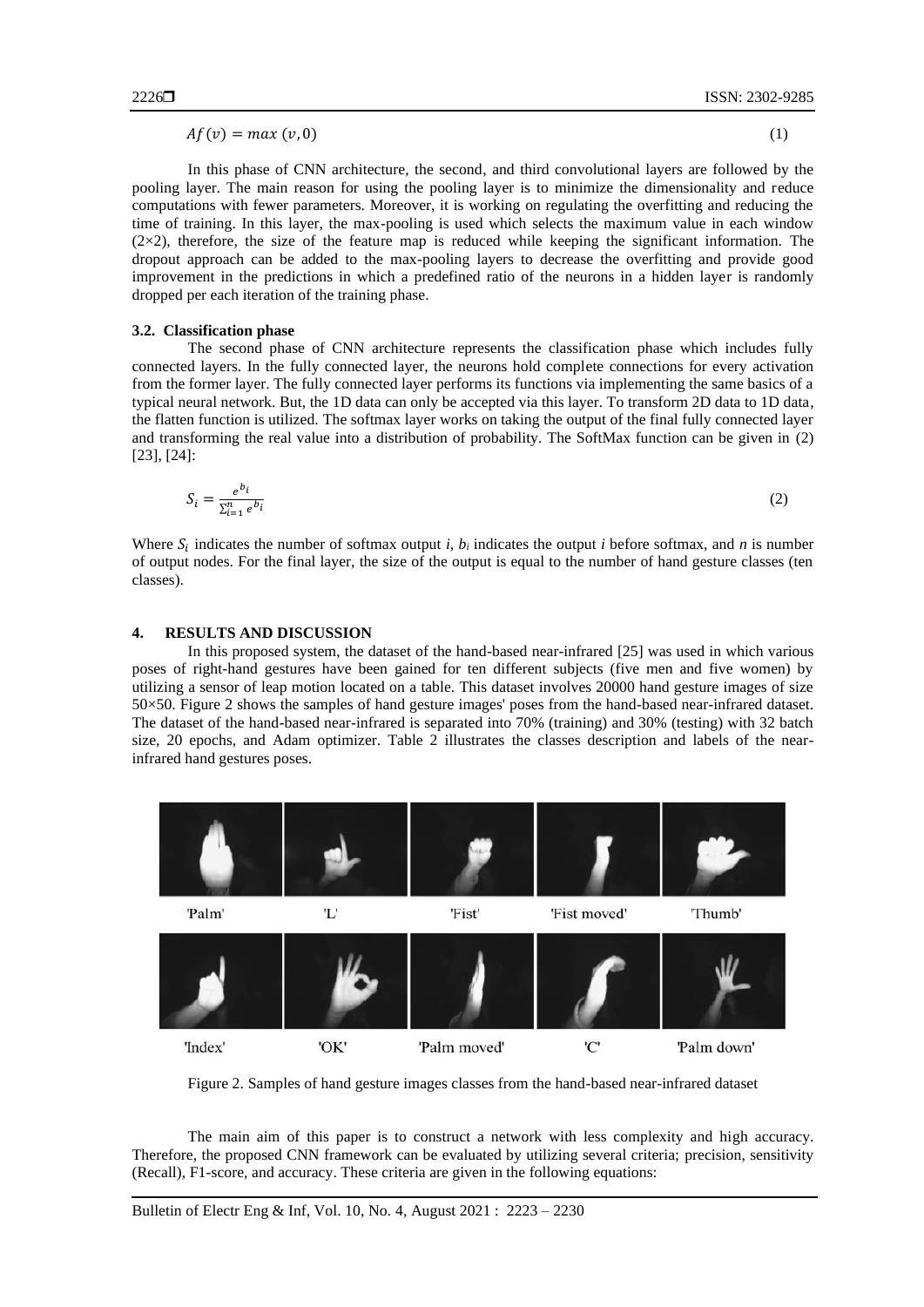**D2227** 

$$
Precision = \frac{True_{P}}{True_{P} + False_{P}} \tag{3}
$$

$$
Sensitivity (Recall) = \frac{Truep}{True p}
$$
\n(4)

$$
F1 - Score = \frac{2 \times (Sensitivity \times Precision)}{(Sensitivity + Precision)}
$$
 (5)

 $\it{True}_P + \it{False}_N$ 

$$
Accuracy = \frac{(True_{p} + True_{N})}{(True_{p} + True_{N} + False_{N} + False_{p})}
$$
 (6)

Where,  $True<sub>p</sub>$  indicates the true positive,  $True<sub>N</sub>$  indicates the true negative,  $False<sub>N</sub>$  indicates the false negative, and  $False<sub>p</sub>$  indicates the false positive.

|  |  |  |  | Table 2. The classes description and labels of the hand-based near-infrared dataset |  |  |  |
|--|--|--|--|-------------------------------------------------------------------------------------|--|--|--|
|--|--|--|--|-------------------------------------------------------------------------------------|--|--|--|

| The Classes of Hand Gestures                         | <b>Associated Label</b> |
|------------------------------------------------------|-------------------------|
| Open palm-aligned to sensor                          | $Palm$ : 01             |
| Closed palm, extended index finger, and thumb finger | T: 02                   |
| Closed palm                                          | 'Fist': $03$            |
| Fist vertical to sensor                              | 'Fist moved': 04        |
| Closed palm with extended thumb                      | $'$ Thumb': $0.5'$      |
| Closed palm with extended index                      | $'Index$ : 06           |
| Open palm with thumb and index drawing a circle      | 'OK': $07$              |
| Open palm vertical to the sensor                     | 'Palm moved': 08        |
| The semi-closed palm of a shape C                    | 'C': 09                 |
| Open palm with separate fingers                      | 'Palm down': 10         |

Table 3 demonstrates the outcomes of selected criteria that validate the effectiveness and accuracy of the proposed system. In order to optimal understand the system behavior regarding per hand gesture class recognition, the confusion matrix is shown in Figure 3. Even though the utilized hand gesture images are approximately similar and not easy to be distinguished, the main observation is that all the gestures have excellent scores.

|                             |           |                      | -- , ,   |                      |
|-----------------------------|-----------|----------------------|----------|----------------------|
| <b>Hand Gesture Classes</b> | Precision | Sensitivity (Recall) | F1-Score | No. of Tested Images |
| 'Palm'                      | 1.00      | 1.00                 | 1.00     | 595                  |
| Έ                           | 1.00      | 1.00                 | 1.00     | 604                  |
| 'Fist'                      | 1.00      | 1.00                 | 1.00     | 627                  |
| 'Fist moved'                | 1.00      | 1.00                 | 1.00     | 596                  |
| 'Thumb'                     | 1.00      | 1.00                 | 1.00     | 621                  |
| 'Index'                     | 1.00      | 1.00                 | 1.00     | 574                  |
| 'OK'                        | 1.00      | 1.00                 | 1.00     | 621                  |
| 'Palm moved'                | 1.00      | 1.00                 | 1.00     | 578                  |
| 'C'                         | 1.00      | 1.00                 | 1.00     | 617                  |
| 'Palm down'                 | 1.00      | 1.00                 | 1.00     | 567                  |
| Accuracy                    |           |                      | 1.00     | 6000                 |
| Macro Average               | 1.00      | 1.00                 | 1.00     | 6000                 |
| Weighted Average            | 1.00      | 1.00                 | 1.00     | 6000                 |

Table 3. The outcomes of precision, sensitivity (recall), F1-score, and accuracy

The experiments are accomplished via specifying different numbers of training epochs (from epochs 0 to 20) to obtain excellent results of accuracies. Figure 4 illustrates the increase of validation accuracy with the final result of 100%, while Figure 5 illustrates the decrease of validation loss with the final result of 0.0021. The obtained results of the proposed system and the previously indicated hand gesture recognition models using different datasets are summarized in Table 4. It is noticeable that the proposed system outperformed and the achieved accuracy is 100%. While working on an infrared hand gesture dataset of 38425 images, the accuracy of the recognition model in [21] is 92%. Based on these obtained accuracies, we notice that our proposed CNN framework is effective and achieved excellent results while using 20000 images.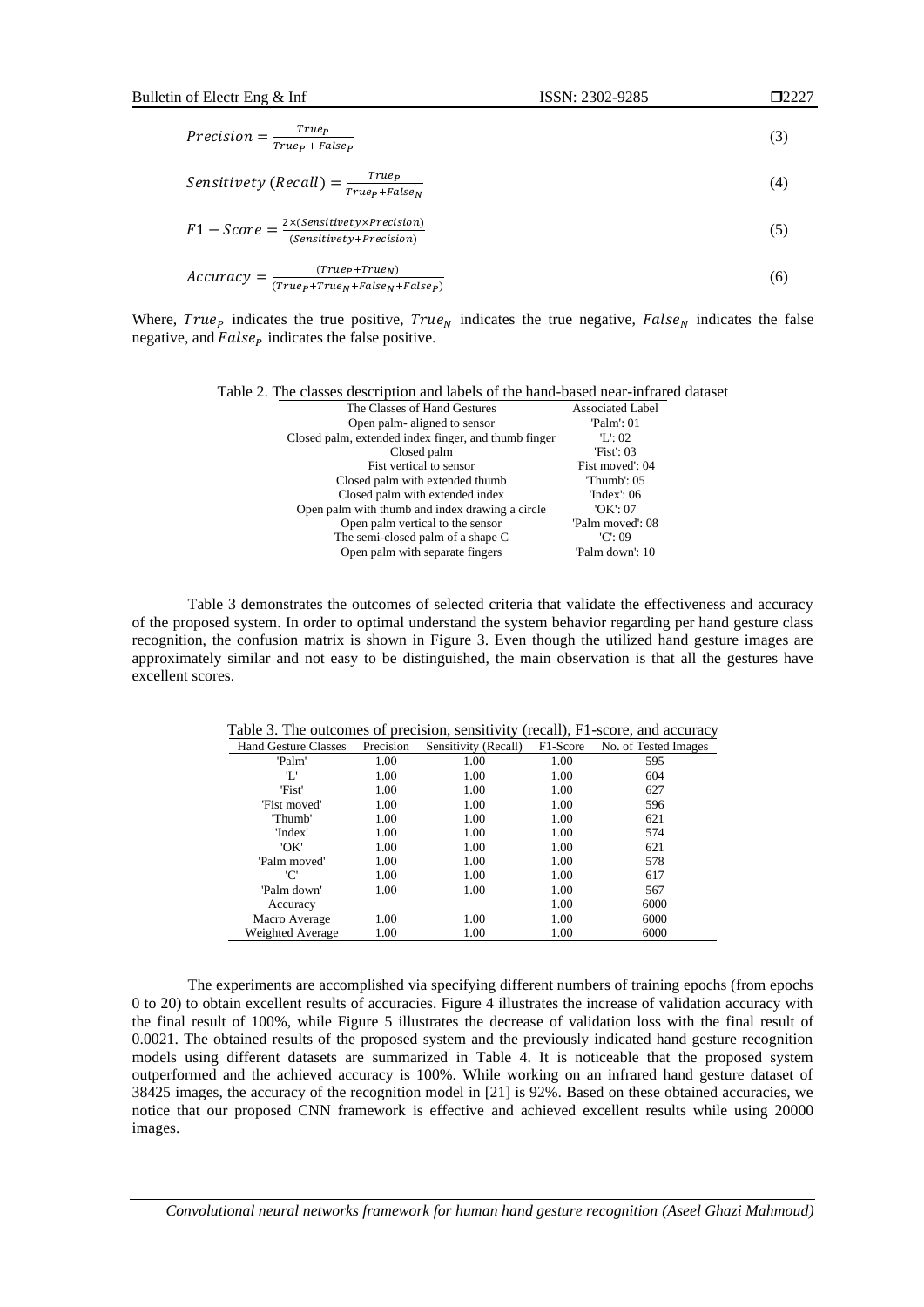

Figure 3. The confusion matrix of hand gesture images classification results



Figure 4. Accuracy validation change against training epochs (20-Epoch)



Figure 5. Loss validation change against training epochs (20-Epoch)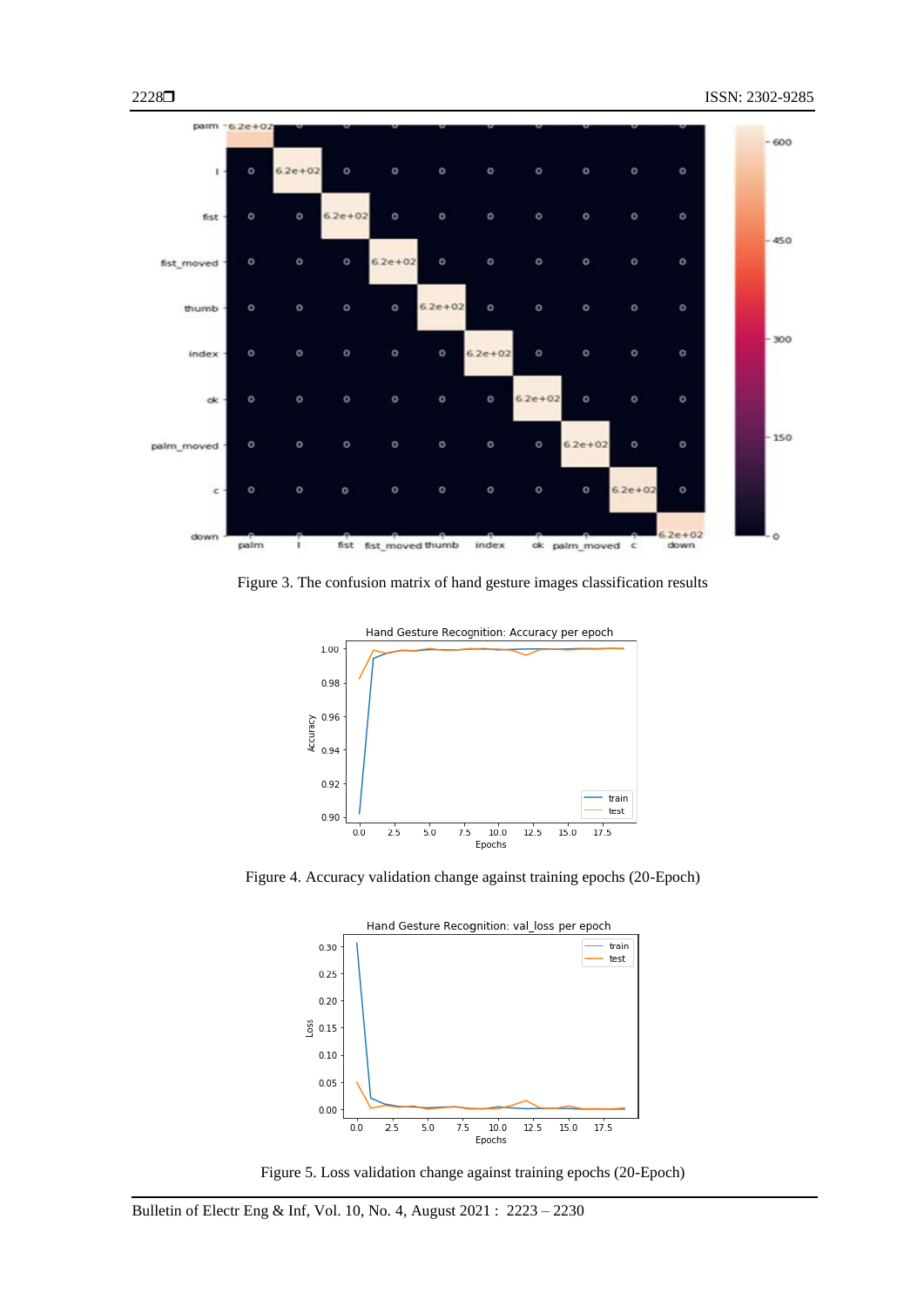| Author/(s) name, Ref. No., Year                   | The utilized dataset                                                                       | Accuracy |  |  |
|---------------------------------------------------|--------------------------------------------------------------------------------------------|----------|--|--|
| S. Hussain et al. [18], 2017                      | Self-acquired dataset (more than 55000 images)                                             | 93.09%   |  |  |
| Ankit Chaudhary and J. L. Raheja<br>$[19]$ , 2018 | Dataset acquired from different sources (14 different<br>images for six kinds of gestures) | 92.86%   |  |  |
| J. P. Sahoo et al. [20], 2019                     | ASL dataset (36 gestures from 5 subjects)                                                  | 87.83%   |  |  |
| Jixin Wang et al. [21], 2020                      | Infrared hand gesture dataset (38425 images for two<br>kinds of gestures)                  | 92%      |  |  |
| Tao Song et al. [22], 2021                        | CGD dataset (50000 images for 249 kinds of gestures)                                       | 84.32%   |  |  |
| The proposed system                               | Hand-based near-infrared dataset (20000 images for<br>ten kinds of gestures)               | 100%     |  |  |

Table 4. A comparison between the proposed CNN-based recognition system and the recently existing related works

#### **5. CONCLUSION**

In this paper, an accurate and effective deep learning framework is proposed for recognizing static hand gestures based on CNN. This framework includes two main phases; feature extraction and classification. These phases include multiple layers, each of which was designed to obtain the best results for human hand gesture recognition. The results of extensive experiments demonstrate that the proposed CNN framework of multiple layers achieves excellent performance results using a large-size database of handbased near-infrared images. Also, it is significant to highlight dealing with infrared images to avoid the problem of low illumination. The comparison between the proposed system and other related works proved that the proposed system is more effective and accurate than others. In future work, this proposed CNN framework will be prepared to be utilized for recognizing dynamic gestures.

#### **REFERENCES**

- [1] H. Tang, H. Liu, W. Xiao, and N. Sebe, "Fast and robust dynamic hand gesture recognition via key frames extraction and feature fusion," *Neurocomputing*, vol. 331, pp. 424-433, February 2019, doi: 10.1016/j.neucom.2018.11.038.
- [2] G. Devineau, F. Moutarde, W. Xi, and J. Yang, "Deep Learning for Hand Gesture Recognition on Skeletal Data," *2018 13th IEEE International Conference on Automatic Face & Gesture Recognition (FG 2018)*, 2018, pp. 106- 113, doi: 10.1109/FG.2018.00025.
- [3] M. W. Cohen, N. B. Zikri, and A. Velkovich, "Recognition of Continuous Sign Language Alphabet Using Leap Motion Controller," *2018 11th International Conference on Human System Interaction (HSI)*, 2018, pp. 193-199, doi: 10.1109/HSI.2018.8430860.
- [4] P. K. Pisharady and M. Saerbeck, "Recent methods and databases in vision-based hand gesture recognition: A review," *Computer Vision and Image Understanding*, vol. 141, pp. 152-165, December 2015, doi: 10.1016/j.cviu.2015.08.004.
- [5] Y. Li, X. Wang, W. Liu, and B. Feng, "Deep attention network for joint hand gesture localization and recognition using static RGB-D images," *Information Sciences*, vol. 441, pp. 66-78, May 2018, doi: 10.1016/j.ins.2018.02.024.
- [6] S. Riofrío, D. Pozo, J. Rosero, and J. Vásquez, "Gesture Recognition Using Dynamic Time Warping and Kinect: A Practical Approach," *2017 International Conference on Information Systems and Computer Science (INCISCOS)*, 2017, pp. 302-308, doi: 10.1109/INCISCOS.2017.36.
- [7] F. A. Raheem and A. W. A. A. Hussain, ''Deep Learning Convolution Neural Networks Analysis and Comparative Study for Static Alphabet ASL Hand Gesture Recognition,'' *Journal of Xidian University*, vol. 14, no. 4, pp. 1871- 1881, 2020, doi: 10.37896/jxu14.4/212.
- [8] M. Oudah, A. Al-Naji, and J. Chahl, "Hand Gesture Recognition Based on Computer Vision: A Review of Techniques," *Journal of Imaging*, vol. 6, no. 8, p. 73, July 2020, doi: 10.3390/jimaging6080073.
- [9] O. K. Oyedotun and A. Khashman, "Deep learning in vision based static hand gesture recognition," *Neural Computing and Applications*, vol. 28, no. 12, pp. 3941-3951, December 2017, doi: 10.1007/s00521-016-2294-8.
- [10] D. Satybaldina and G. Kalymova, "Deep learning based static hand gesture recognition," *Indonesian Journal of Electrical Engineering and Computer Science*, vol. 21, no. 1, pp. 398-405, January 2021, doi: 10.11591/ijeecs.v21.i1.pp398-405.
- [11] S. Jiang, Q. Gao, H. Liu, and P. B. Shull, "A novel, co-located EMG-FMG-sensing wearable armband for hand gesture recognition," *Sensors and Actuators: A. Physical*, vol. 301, p. 111738, January 2020, doi: 10.1016/j.sna.2019.111738.
- [12] S. F. Chevtchenko, R. F. Vale, V. Macario, and F. R. Cordeiro, "A convolutional neural network with feature fusion for realtime hand posture recognition," *Applied Soft Computing*, vol. 73, pp. 748-766, December 2018, doi: 10.1016/j.asoc.2018.09.010.
- [13] V. Ranga, N. Yadav, and P. Garg, "American sign language fingerspelling using hybrid discrete wavelet transformgabor filter and convolutional neural network," *Journal of Engineering Science and Technology*, vol. 13, no. 9, pp. 2655-2669, 2018.
- [14] Z. Hu, Y. Hu, J. Liu, B. Wu, D. Han, and T. Kurfess, "3D separable convolutional neural network for dynamic hand gesture recognition," *Neurocomputing*, vol. 318, pp. 151-161, November 2018, doi: 10.1016/j.neucom.2018.08.042.

*Convolutional neural networks framework for human hand gesture recognition (Aseel Ghazi Mahmoud)*